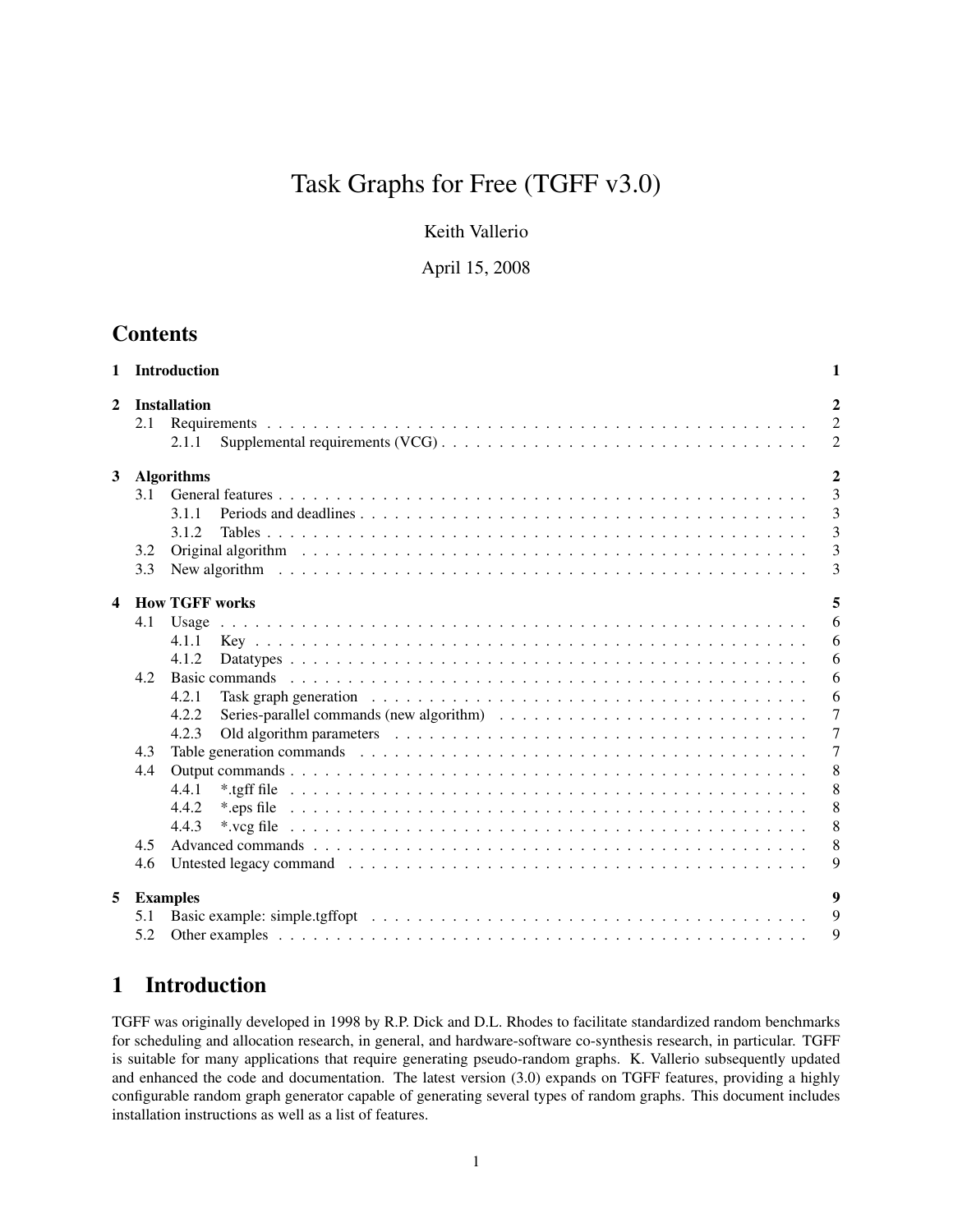## 2 Installation

Installation of TGFF should be rather straightforward.

- 1. Download package
- 2. *mkdir* (target dir)
- 3. *cd* (target dir)
- 4. *tar -xzvf* (filename)
- 5. Read README
- 6. *make*
- 7. Enjoy.

### 2.1 Requirements

The only requirement should be a C<sup>++</sup> compiler. There may be complications since the code has been extended to be more compliant with the ANSI C++ standard. Windows users may also have difficulty in porting the makefile. Installing the graph viewing program VCG adds to the usefulness of TGFF as well. Note that VCG output is not available for the packed schedules because the packed schedules routines are independent from the main source code.

#### 2.1.1 Supplemental requirements (VCG)

TGFF can generate visual graphs in both EPS and VCG formats. The EPS files should be readable by any postscript viewing program. The VCG format files require the graph visualization program VCG to view the files, but provides color and better zoom ability. VCG is a very useful graph visualization program which can be found at:

• http://rw4.cs.uni-sb.de/users/sander/html/gsvcg1.html.

TGFF is still useful without this program, but I highly recommend using it. If you are unfamiliar with VCG, the basic keys you need to know are:

- $\bullet$  '=': Zoom in
- '-': Zoom out
- 'q': Quit
- Arrows: Move the graph left, right, up and down

## 3 Algorithms

TGFF 3.0 is able to generate a variety of graph types based on the commands found in the source (\*.tgffopt) file. In addition to supporting the orginal TGFF algorithm<sup>1</sup>, a new, highly configurable graph generation method has been added. The new algorithm generates random graphs in a much different manner than the original algorithm. Although the new algorithm is highly configurable, the old algorithm was retained since there are some graph types, such as trees, that are much easier to generate using the old algorithm. The algorithms differ in the method they use to connect nodes in the graph, but they share several common features.

<sup>&</sup>lt;sup>1</sup>The traditional algorithm can be found in "TGFF: Task Graphs for Free" by R.P. Dick, D.L. Rhodes, and W. Wolf, in Proc. Int. Workshop Hardware/Software Codesign, pp. 97-101, Mar. 1998.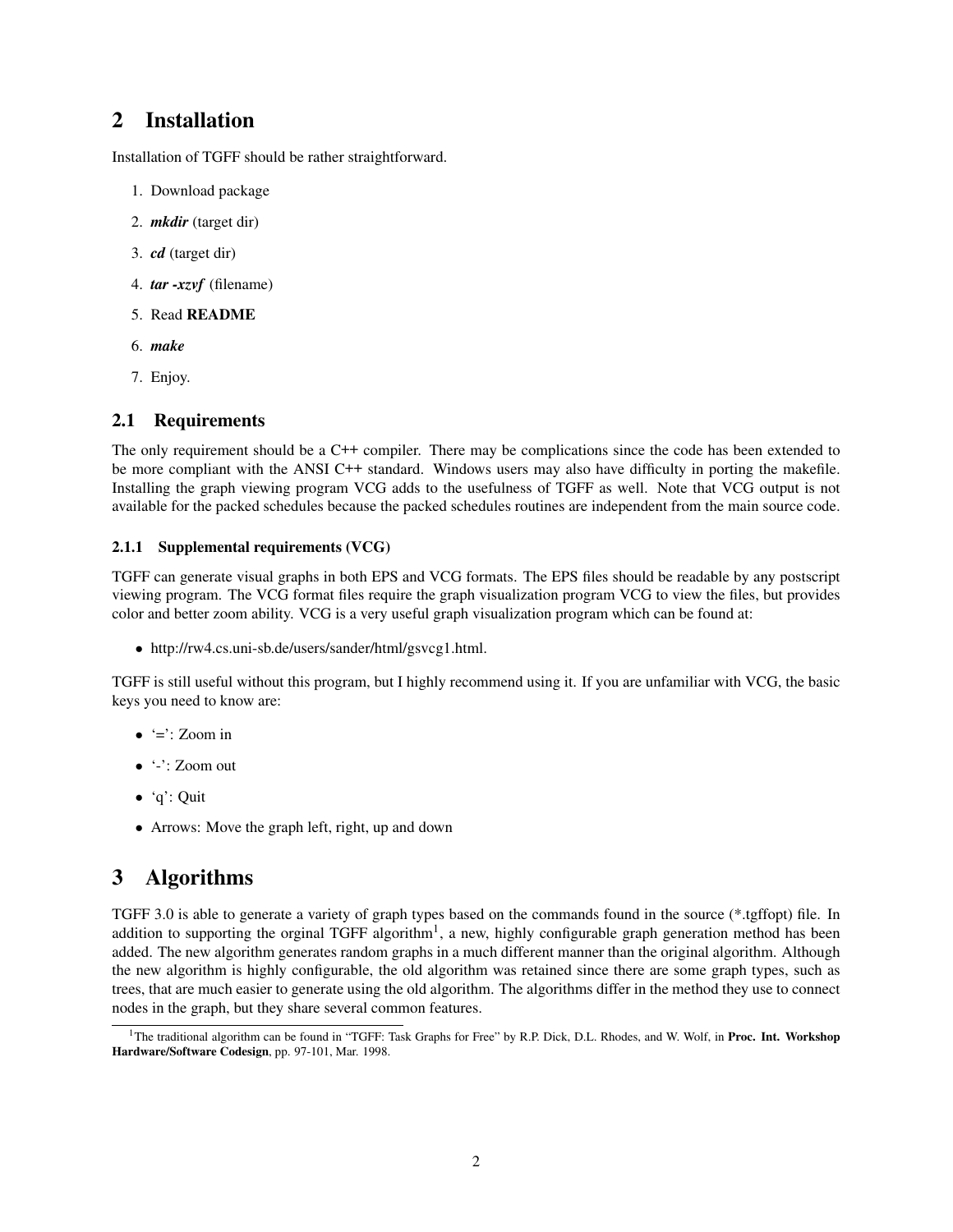#### 3.1 General features

TGFF allows users to determine the type and number of graphs that will be generated based on the set of parameters in the source file. This allows users to easily create several different graphs with similar characteristics. Some parameters, such as the number of start (source) nodes, may be specified directly by the user. Other parameters may not be specified directly. (The number of nodes in the graph is a lower bound.) Depending on the connectivity of the graph, TGFF will generate one or multiple sink nodes. However, currently, TGFF is limited to generating directed acyclic graphs (DAGs).

Task graph labels (default is TASK\_GRAPH) and starting index number can be set via parameters as well. This allows users to generate multiple sets of task graphs with unique IDs. A set of task graphs can be generated using one set of parameters and writen using *tg\_write*, then change the parameters and generate a another set of task graphs.

#### 3.1.1 Periods and deadlines

Each graph is assigned a period and a deadline based on the length of the maximum path in the graph and the *task trans time* parameter. The *task trans time* is the average time per node and edge traversal. The parameter list, *period\_mul*, is used to scale the graphs relative to each other. Each time a graph is generated a number in the *period mul* list is selected randomly. This value is used to stretch or shrink the graphs relative to each other. Thus, graphs generated using the values 0.5 and 2 for *period\_mul* would result in some graphs containing approximately 4x as many nodes as others. A hyperperiod is generated based on the LCM of the periods of the task graphs.<sup>2</sup>

#### 3.1.2 Tables

Each node and edge generated by TGFF is given a type. Those types may be used directly. However, some users have found it valuable to use the node/edge type to index into a table. As a result, there are two types of tables that TGFF will generate. The first is the transmission (edges) table and the second is the pe (node) table. The difference between these two tables is that the transmission table, generated by *trans\_write*, will create one entry per edge type and the pe table, generated by *pe\_write*, will create one entry per node type.

The name and starting index number can be set via parameters. The three most common commands used with tables are: *table\_cnt*, *table\_attrib*, and *type\_attrib*. *table\_cnt* sets the number of tables to be generated. *table\_attrib* sets parameters to be listed for the whole table. *type\_attrib* sets parameters for each entry in the table.

For example, Table 1 presents a table generated for by *pe\_write*. Since *table\_cnt* was set to two, there are two tables that were generated. The first line contains the table label and the index of the first table. The next line is a comment, because it starts with a "#" character. The line following it has 3 values. These values were set by the *table\_attrib* command. The following line contains another comment. The next four lines are set by the *type\_attrib*. Note, the first item in each line is the type number. Thus, these tables had two parameters listed for *table\_attrib* and two listed for *type\_attrib*.

#### 3.2 Original algorithm

The original algorithm iteratively adds nodes to construct a graph using limits on the maximum in and out degrees of each node. The file, *origin1.eps*, contains a task graph generated using the old algorithm with "in" and "out" degree maximum value equal to two. By setting the "in" degree to one and the "out" degree to a higher value, a tree can be generated such as the one in *tree1.eps*. These two files, *origin1.eps* and *tree1.eps*, are displayed in Figures 1(a) and (b), respectively.

#### 3.3 New algorithm

The new method is capable of generating several types of random graphs including series-parallel chains. *sp\_rand1.eps* is an example of a random graph that is generated using the new method. The file, *sp\_simple.eps*, shows a simple example of a series-parallel task graph.

The series-parallel algorithm generates a root node that is connected to a set of chains of nodes. A chain of nodes is one or more nodes that are linked together in series to form a chain. The algorithm gets its name, series-parallel, since

<sup>2</sup>Those interested in reading more about this topic are referred to "Scheduling periodically occurring tasks on multiple processors" by E. L. Lawler and C. U. Martel, in Information Processing Letters, vol. 7, pp. 9-12, Feb. 1981.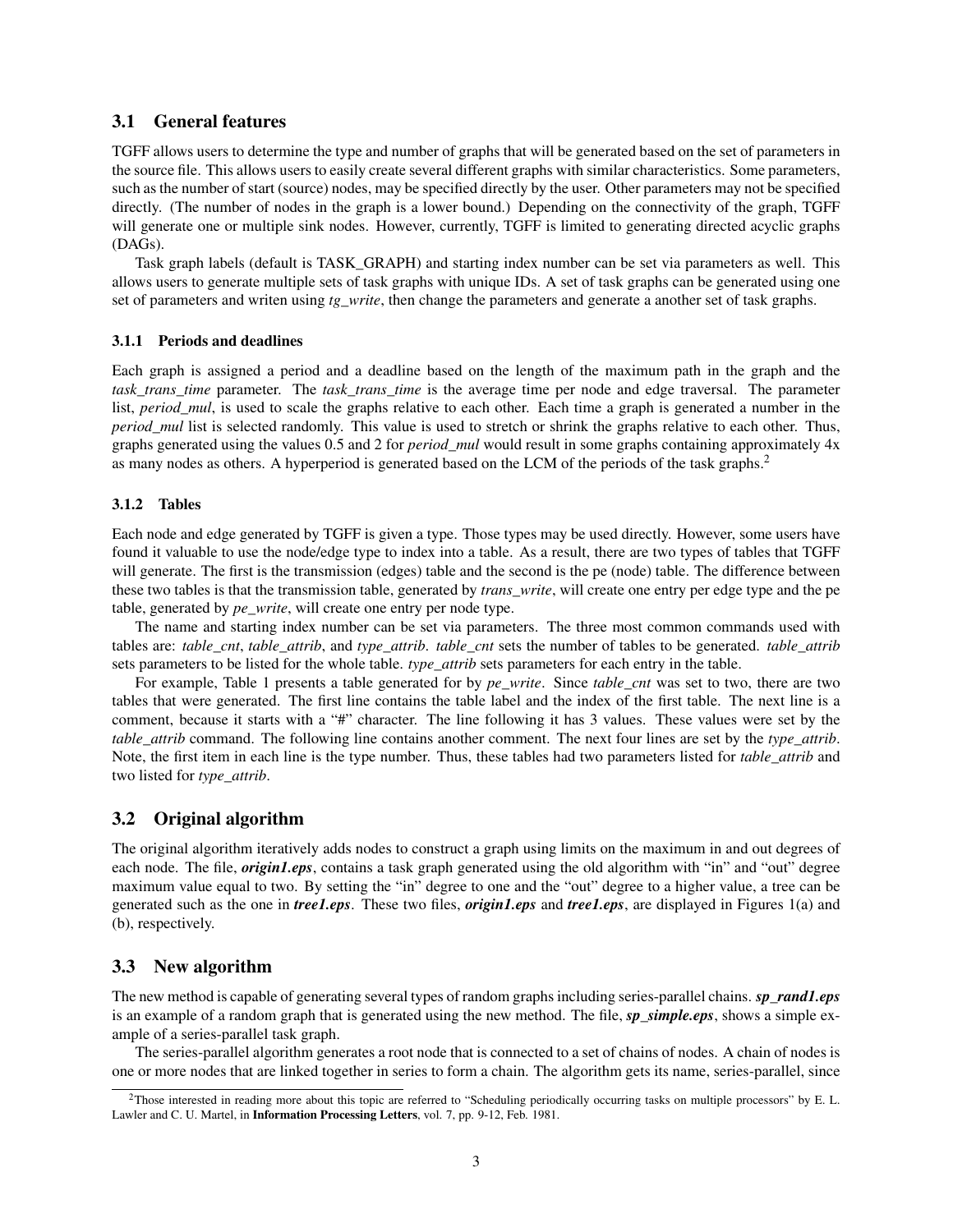| Table 1: Processor table example |                 |               |  |  |  |
|----------------------------------|-----------------|---------------|--|--|--|
| PROCESSOR 0 {                    |                 |               |  |  |  |
| # price $(USD)$                  | power $(W)$     | area (sq. mm) |  |  |  |
| 14                               | 0.533           | 7.5           |  |  |  |
| # type                           | run time (ms)   | memory (KB)   |  |  |  |
| $\Omega$                         | 291428          | 348           |  |  |  |
| 1                                | 36265           | 256           |  |  |  |
| 2                                | 19323           | 312           |  |  |  |
| 3                                | 43251           | 724           |  |  |  |
|                                  |                 |               |  |  |  |
|                                  |                 |               |  |  |  |
| PROCESSOR 1 {                    |                 |               |  |  |  |
| # price $(USD)$                  | power $(W)$     | area (sq. mm) |  |  |  |
| 11                               | 0.648           | 6.9           |  |  |  |
| # type                           | run time $(ms)$ | memory (KB)   |  |  |  |
| 0                                | 260032          | 380           |  |  |  |
| 1                                | 36463           | 212           |  |  |  |
| 2                                | 38269           | 340           |  |  |  |
| 3                                | 26035           | 792           |  |  |  |
|                                  |                 |               |  |  |  |





Figure 1: Using the old algorithm to generate graphs. (a) In/Out degree 2 2 (b) In/Out degree 1 2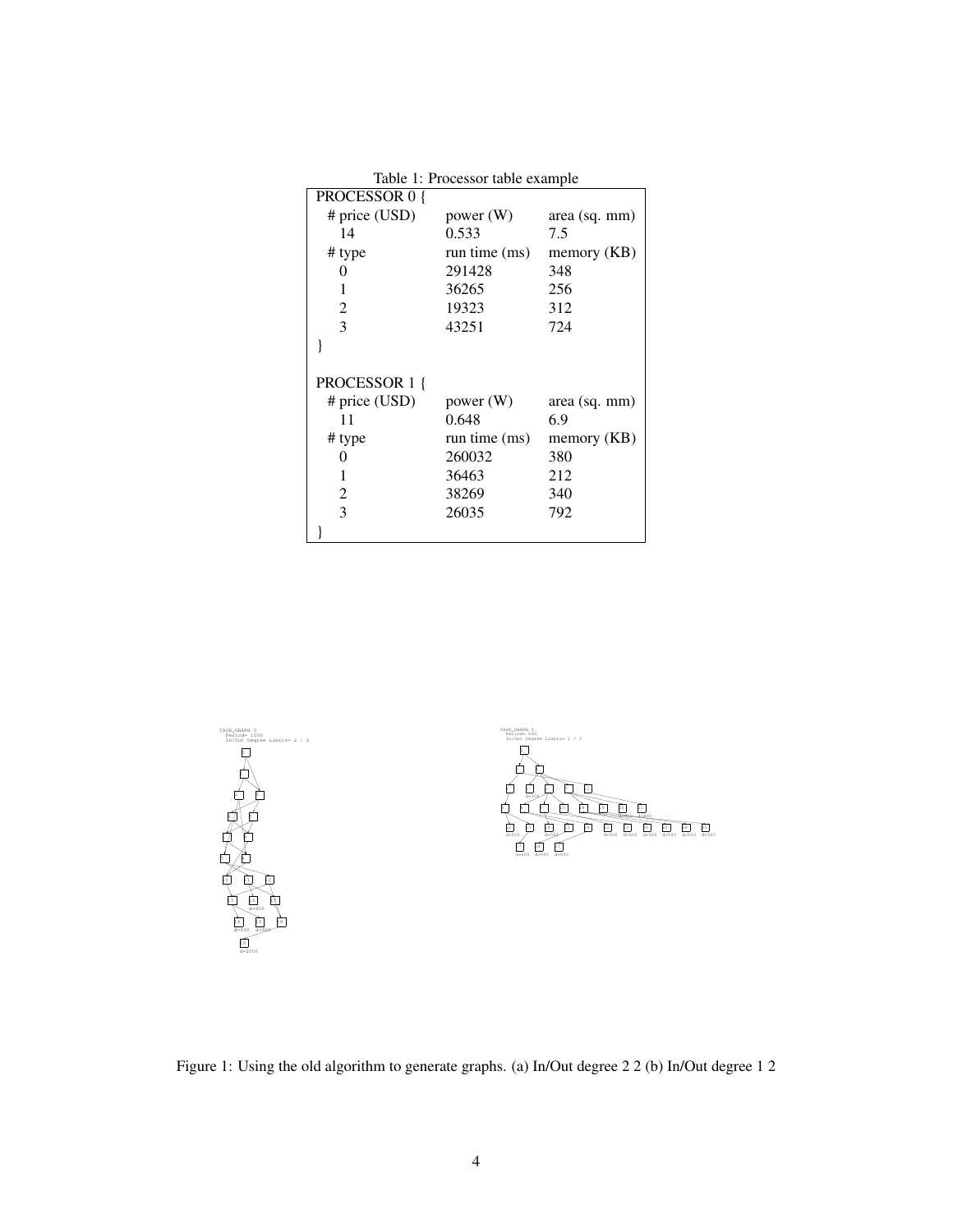

Figure 2: Using the new algorithm to generate graphs. (a) Random graph (b) Series-parallel graph

the root node is attached to an arbitrary number of these chains of nodes. The number of chains and length of each chain are set by the TGFF commands *series\_wid* and *series\_len*. Another parameter, *series\_must\_rejoin*, will generate an extra (sink) node that will connect to the end of each chain. If that parameter is set to zero, *series* subgraph fork out allows the user to define the probability that these chains will not rejoin at the end. A root node connected to a set of chains of nodes along with the corresponding sink node (if it is generated) is called an series-parallel unit (SPU).

The algorithm defined above is good for creating a few chains of nodes, but generates simple graphs. To make the algorithm more applicable, it is performed recursively. The series-parallel algorithm first generates one SPU. If the graph has less than the required number of nodes, one node inside the SPU is designated the root of a new SPU. This process is repeated until the graph has the requested number of nodes.

To increase the generality of the task graphs generated using this method, parameters were added to generate arcs between chains of nodes within a SPU and across SPUs. These commands are *series\_local\_xover* and *series\_global\_xover*. Used alone, these commands allow the user to generate a random graph that does not have seriesparallel structure. By setting the length and width of each SPU to 0 and using *series\_global\_xover*, a random graph will be generated with only the number of edges specified by *series* global xover. An example based on this method, *sp\_rand.tgff*, can be found in the examples file. (Note that this is different from the *sp\_rand1.tgffopt* found in this directory).

By combining the random graph generation method with the series-parallel method, a wide variety of graphs can be generated. The two files created using the new algorithm, *sp\_rand1.eps* and *sp\_simple.eps*, are displayed in Figures 2(a) and (b), respectively.

Note: The original algorithm is currently the default. To use the new algorithm, use the command *gen* series parallel.

## 4 How TGFF works

In general, TGFF accepts input parameters from a *tgffopt* file. A list of features TGFF currently supports are listed below. It is recommended that new users examine the examples in Section 5 to get a basic understanding of how TGFF commands work.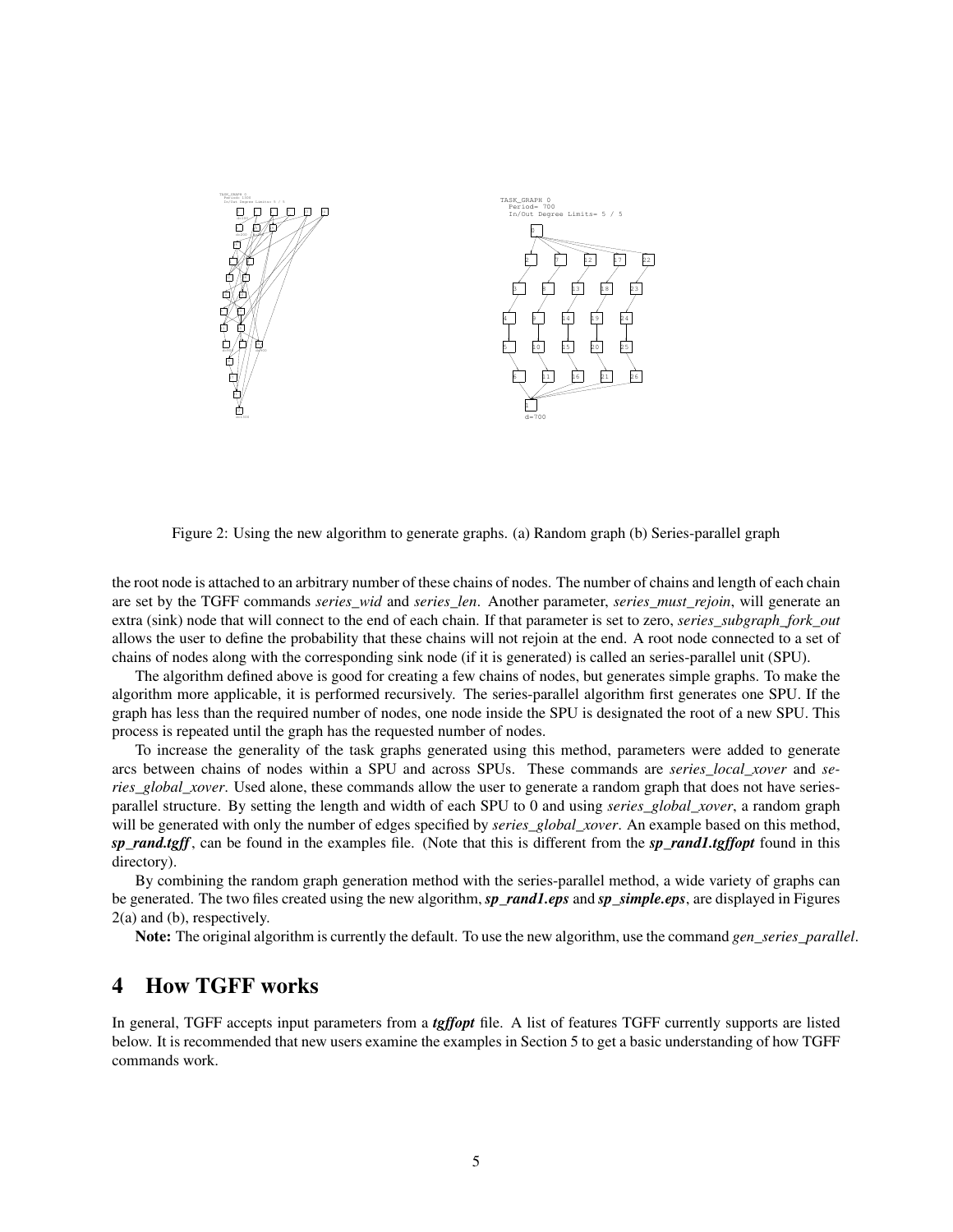#### 4.1 Usage

To invoke TGFF, use the following comand:

• tgff [filename]

#### 4.1.1 Key

- 1. A '\' can be used to enter multi-line commands.
- 2. A '#' at the start of a line comments out the line.
- 3. Average and Multipliers: These multiplier indicate a value that is used to scale a random number [-1, 1) and added to the average to obtain pseudo-random values. For example, an average of 4 with a multiplier of 2 ranges from [2, 6).
- 4. Tasks and nodes are used interchangeably
- 5. Transmits and arcs are used interchageably

#### 4.1.2 Datatypes

The following is a list of data types used for TGFF's parameters:

- $\leq$  string  $\geq$ : a string of characters
- $\bullet$   $\leq$  int $\geq$ : an integer number
- <flt>: a floating point number
- <br/>bool>: a boolean value which can be "true" or "false"
- <list(T)>: a comma separated series of zero or more values of type T
	- Note: the parentheses are meta-characters Don't enter them!

#### 4.2 Basic commands

- *seed* <int>: Sets the seed for the pseudo-random number generator.
	- This allows users to command TGFF to create a family of closely related outputs by changing the random number seed and leaving the other parameters constant.

#### 4.2.1 Task graph generation

- *tg\_cnt* <int>: Sets the number of task graphs to generate.
- *tg\_label* <string>: Sets the (case dependent) label used for task graphs.
- *tg\_offset* <string> <int>: Sets the start index for named task graph (default 0).
- *task\_cnt* <int> <int>: Sets the minimum number of tasks per task graph (average, multiplier).
- *trans\_type\_cnt* <int>: Sets the number of possible transmit types.
- *period\_mul* <list(<int>)>: Sets the multipliers for periods in multirate systems.
	- Allows the user to specify the periods relative to each other.
	- The multipliers are randomly selected from this list.
- *prob periodic* <fit>: Sets the probability that a graph is periodic (default 1.0).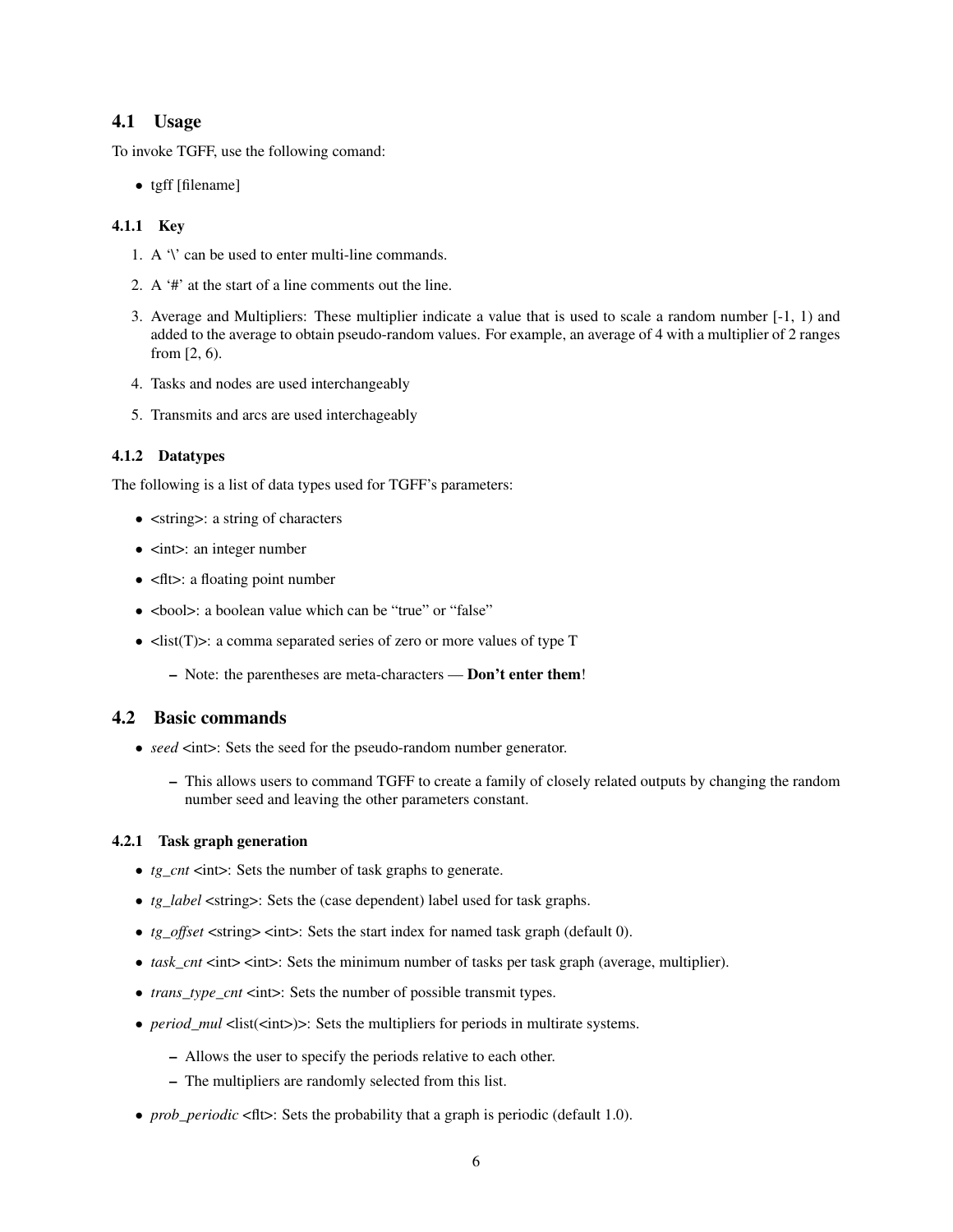- Allows simultaneous generation of aperiodic and periodic task graphs.
- *prob\_multi\_start\_nodes* <flt>: Sets the probability that a graph has more than one start node (default 0.0).
- *start\_node* <int> <int>: Sets the number of start nodes for graphs which have multiple start nodes (average, multiplier).
	- If *prob\_multi\_start\_nodes* is zero, this option is ignored.

#### 4.2.2 Series-parallel commands (new algorithm)

• *gen\_series\_parallel* <br/>  $\leq$  > If set, generate graphs with a series-parallel structure (default false).

#### – This command should be used to use the new graph generation algorithm.

- *series* must rejoin <br/>bool>: If set, force subgraphs formed in series chains to rejoin into the main graph
	- This overrides *series\_subgraph\_fork\_out* flag.
- *series subgraph fork out* <flt>: Sets the probability subgraphs will not rejoin.
- *series\_len* <int>: Sets the length of series chains (average, multiplier).
- *series* wid  $\leq$  int  $\geq$ : Sets the width of series chains (average, multiplier).
	- This is the number of parallel chains generated for each node that is the head of a set of chains.
- *series\_local\_xover* <int>: Sets the number of extra local arcs added.
- *series global xover* <int>: Sets the number of extra global arcs added.

#### 4.2.3 Old algorithm parameters

- *task\_degree* <int> <int>: Sets the maximum number of transmits (degree) per task (in, out).
- *task type*  $cnt$   $\leq$   $int$   $\geq$  *Sets the number of possible task types.*

#### 4.3 Table generation commands

These commands are used to generate the tables:

- *entries per type* <flt> <flt>: Sets the number of attribute entries per task type for tables (average, multiplier).
- *table label* <string>: Sets the label used for the current table.
- *table\_offset* <string> <int>: Sets the index for named table.
- *table\_cnt* <int>: Sets the number of tables (of current table type) generated.
- *type\_table\_ratio* <flt>: Sets the ratio of statistical contributions of type to table attributes (default 0.5).

These three commands are similar in format:

- *task\_attrib* <list(<string> <flt> <flt> <flt>)>:
	- name: Sets the name of the attribute to the value in string.
	- average: Sets an average value for the attribute.
	- multiplier: Sets the multiplier.
	- round to: Sets the probability for rounding to occur [0, 1) (Default 0.0, 0.0 means no rounding).
- *table attrib* <list(<string>  $\langle$ flt>  $\langle$ flt>  $\langle$ flt>  $\rangle$  = : name, average, multiplier, jitter (default 0.5) round to (default 0.0, 0.0 means no rounding)
- *type* attrib  $\langle$ list $(\langle$ string $\rangle$   $\langle$ flt $\rangle$   $\langle$ flt $\rangle$  $\langle$ flt $\rangle$  $\langle$ flt $\rangle$ ): name, average, multiplier, jitter (default 0.5), round to (default 0.0, 0.0 means no rounding)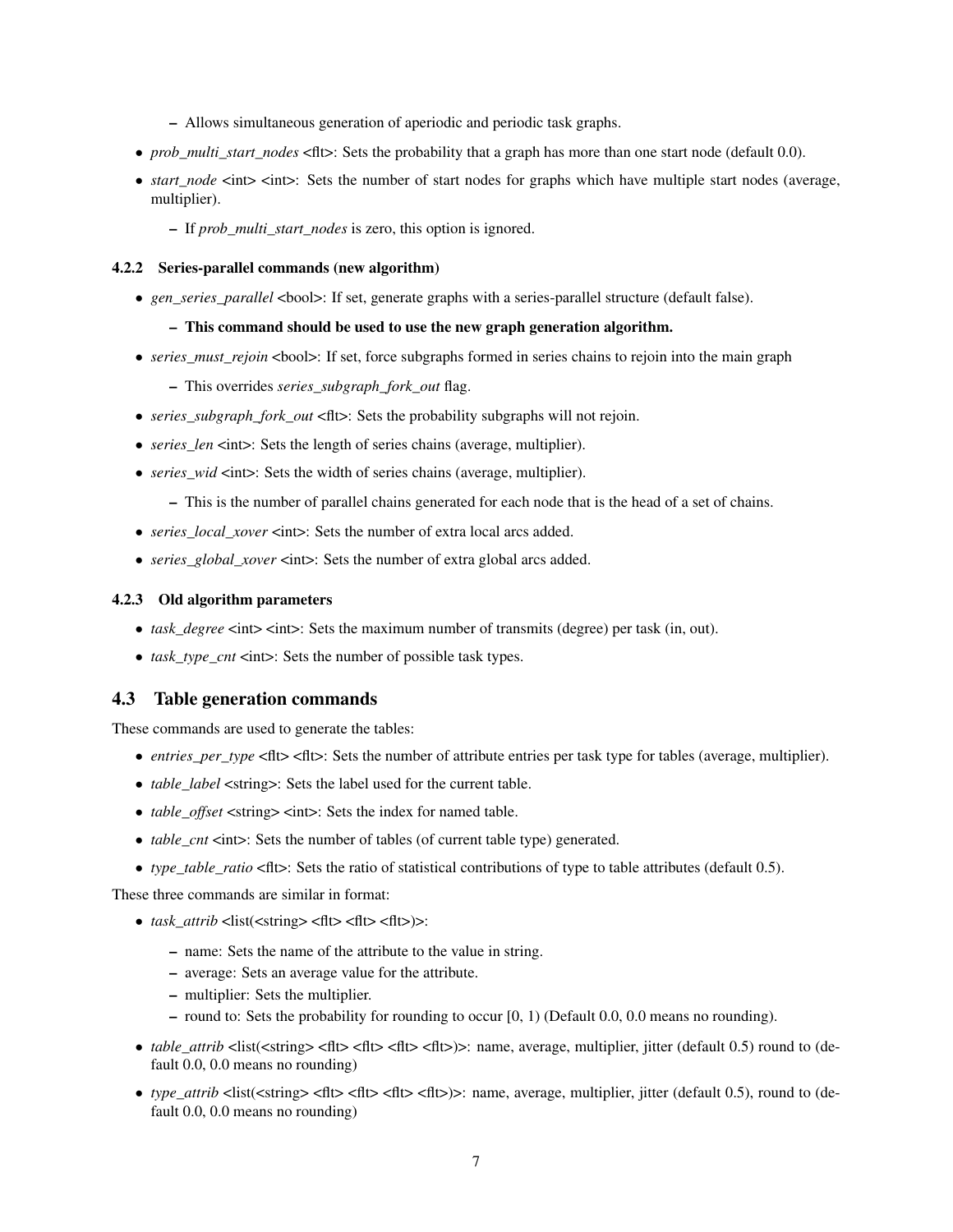#### 4.4 Output commands

These commands are used to output the task graphs and corresponding tables. TGFF generate output based on current settings each time it encounters a write command. This leads to some interesting properties. Two sequential write commands will cause output (to the corresponding output file) to be duplicated. A write command followed by a modification, such as a new tg count, will cause the latter option to be ignored.

#### 4.4.1 \*.tgff file

- *tg\_write*: Write the task graphs [to .tgff file].
- *pe\_write*: Write PE information [to .tgff file].
- *trans\_write*: Write transmission event information [to .tgff file].
- *misc\_write*: Write independant processor information [to .tgff file].
	- misc\_type\_cnt: Set the number of types for misc\_write.
- *note* write <list(<string>)>: Write the string(s) [to .tgff file].

#### 4.4.2 \*.eps file

• *eps\_write*: Create a PostScript plot of the task graphs [to .eps file].

#### 4.4.3 \*.vcg file

- *vcg\_write*: Creates an input file for the graph visulization tool VCG [to .vcg file].
	- *vcg\_hide\_edge\_labels*: Suppresses display of edge labels [for .vcg file].

#### 4.5 Advanced commands

- *period\_laxity* <flt>: Sets the laxity of periods relative to deadlines (default 1).
	- Indicates whether task graphs deadlines are greater than, less than, or equal to the periods.
- *period\_g\_deadline* <br/>>bool>: If true, then periods values are forced to be greater than deadlines (default true).
- *prob\_hard\_deadline* <fit>: Sets the probability that a deadline will be hard (vs. soft).
- *soft\_deadline\_mul* <fit>: Sets the multiplier applied to soft deadlines (default 1).
	- Used to increase create soft deadlines that are arbitrarily tighter than the hard deadlines.
- *task\_trans\_time* <flt>: Sets the average time per task including communication
	- This value is used in setting deadlines.
- *deadline\_jitter* <fit>: Sets the proportional jitter for deadline.
- *task\_unique* <bool>: If true, tasks types are forced to be unique (false by default).